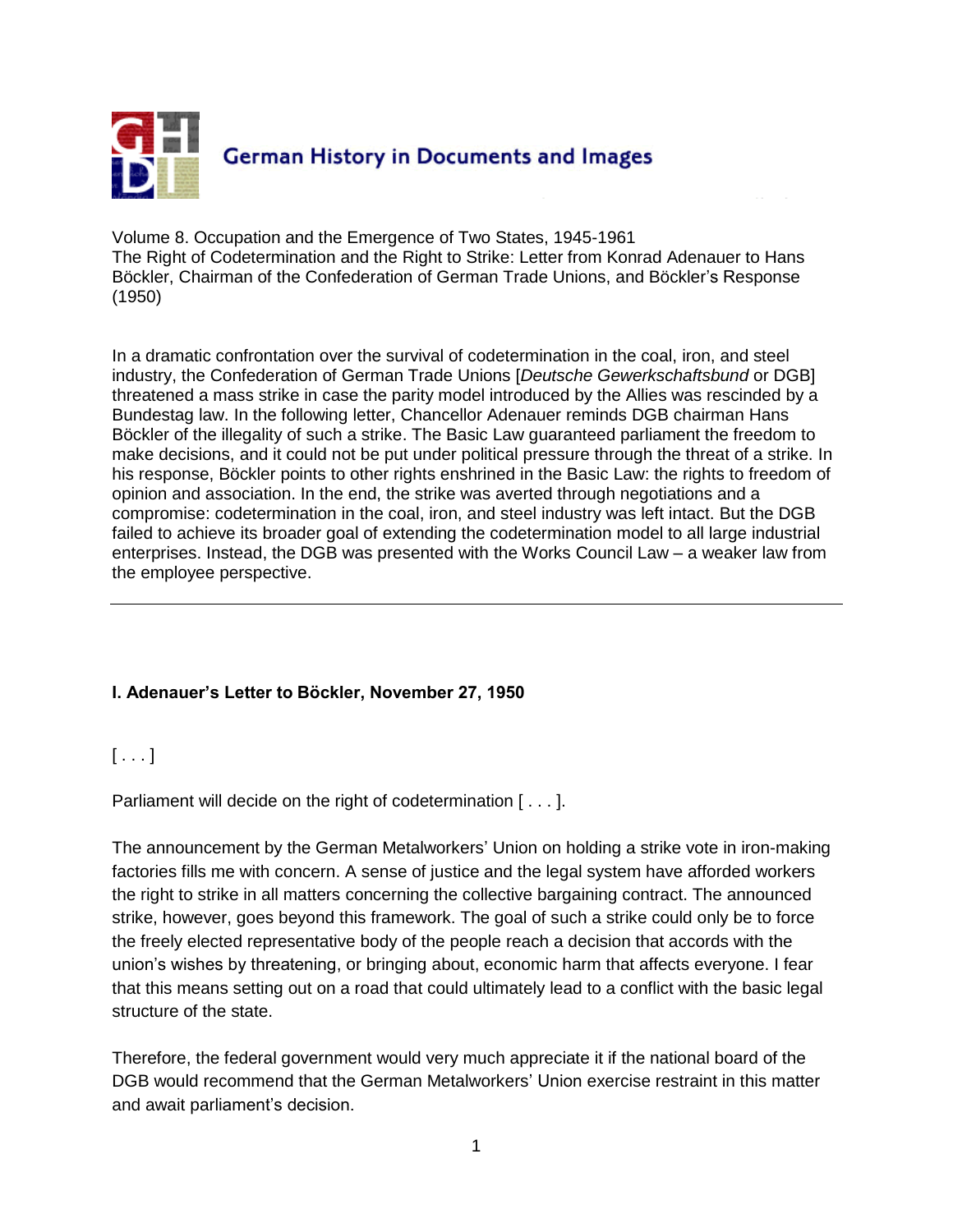## **II. Böckler's response to Adenauer, December 11, 1950**

## $[\ldots]$

My letter of November  $23 - I$  would like to emphasize at this point – was motivated by the desire to once again inform you, Mr. Chancellor, and thus the entire cabinet, of the seriousness with which the German unions perceive the problem of codetermination of workers in the economy. This seriousness is born not least from the realization that the creation of an economic order in keeping with the times, one in which the human rights of workers are given full consideration, is the most urgent issue of our day. The German unions believe that only a vibrant social order can put a stop to massification and totalitarianism. They further believe that it is vital for democracy in Germany not to remain limited to the political realm but to also find its logical extension in the introduction of democratic principles into the management and shaping of the economy. The German unions find their stance confirmed in the very fact that economic power was abused for political purposes in the past, and in the sad consequences of that abuse, namely war and destruction.

The German unions have repeatedly informed the Bundestag and the federal government, as well as the public, of their views on economic democracy and their corresponding wishes. They continue to stand by their demands, because they see in their realization the only guarantee of our country's democratic development and secure future.

In your letter, you advanced the opinion that a sense of justice and the legal system have afforded workers the right to strike only in matters concerning the collective bargaining contract. I cannot agree with that view.

In this context, I would like to point to Article IX, Section 3 of the Basic Law, which grants workers the right to associate in order to safeguard and improve their economic and working conditions. Thus, workers are granted the right not only to organize for the purpose of regulating wage and work conditions but also to create economic conditions that support their ideas and interests. Paragraph 4 of the collective bargaining law of the Economic Council of April 9, 1949, also states that in addition to matters concerning the operation of factories, matters regarding the works constitution can also be subject to regulation under collective bargaining agreements. The works constitution, however, must be understood as referring to the totality of the rules governing the legal status of workers in a factory, including their position vis-à-vis the employer. Without a doubt, the rules governing the legal status of factory workers include the right of codetermination, not only with regard to social and personal matters but also to economic conditions.